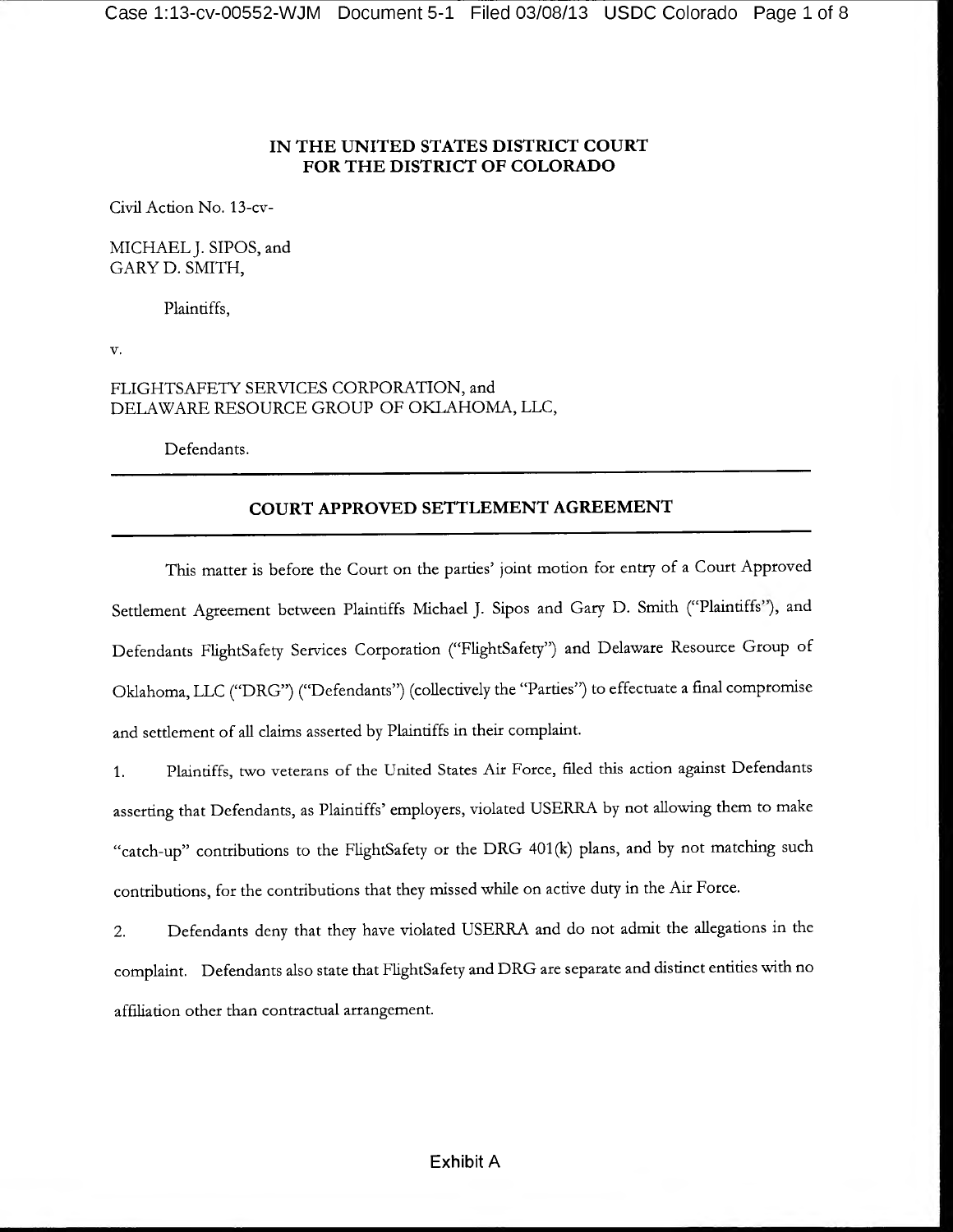3. Nevertheless, as a result of settlement discussions, and to avoid the expense and distraction of litigation, the Parties have resolved their dispute and have agreed that this action should be resolved by entry of this Setdement Agreement.

4. It is the intent of the Parties that this Setdement Agreement be a final and binding setdement in full disposition of the claims alleged by Plaintiffs in this action, or in their respective complaints filed with the U.S. Department of Labor in Case Nos. C0-2012-00009-10R-R and CO-2012-00006-10-R.

# **STIPULATIONS**

5. The Parties acknowledge the jurisdiction of the United States District Court for the District of Colorado over the subject matter of this action and over the Parties for purpose of entering, and, if necessary, enforcing this Settlement Agreement.

6. Venue is proper in this judicial district for the purposes of this Settlement Agreement and proceedings relating to this Settlement Agreement.

7. The Parties agree that all statutory conditions precedent to the institution of the lawsuit have been fulfilled.

### **FINDINGS**

8. Having examined the terms and provisions of this Setdement Agreement, the Court finds the following:

a. The Court has jurisdiction over the subject matter of this action and the Parties to this action.

b. The terms and conditions of this Setdement Agreement are fair, reasonable, and just.

c. The Settlement Agreement conforms with the Federal Rules of Civil Procedure and USERRA, and is not in derogation of the rights and privileges of any person.

d. The entry of this Setdement Agreement will further the objectives of USERRA and other applicable law, and will be in the best interests of the Parties.

**2**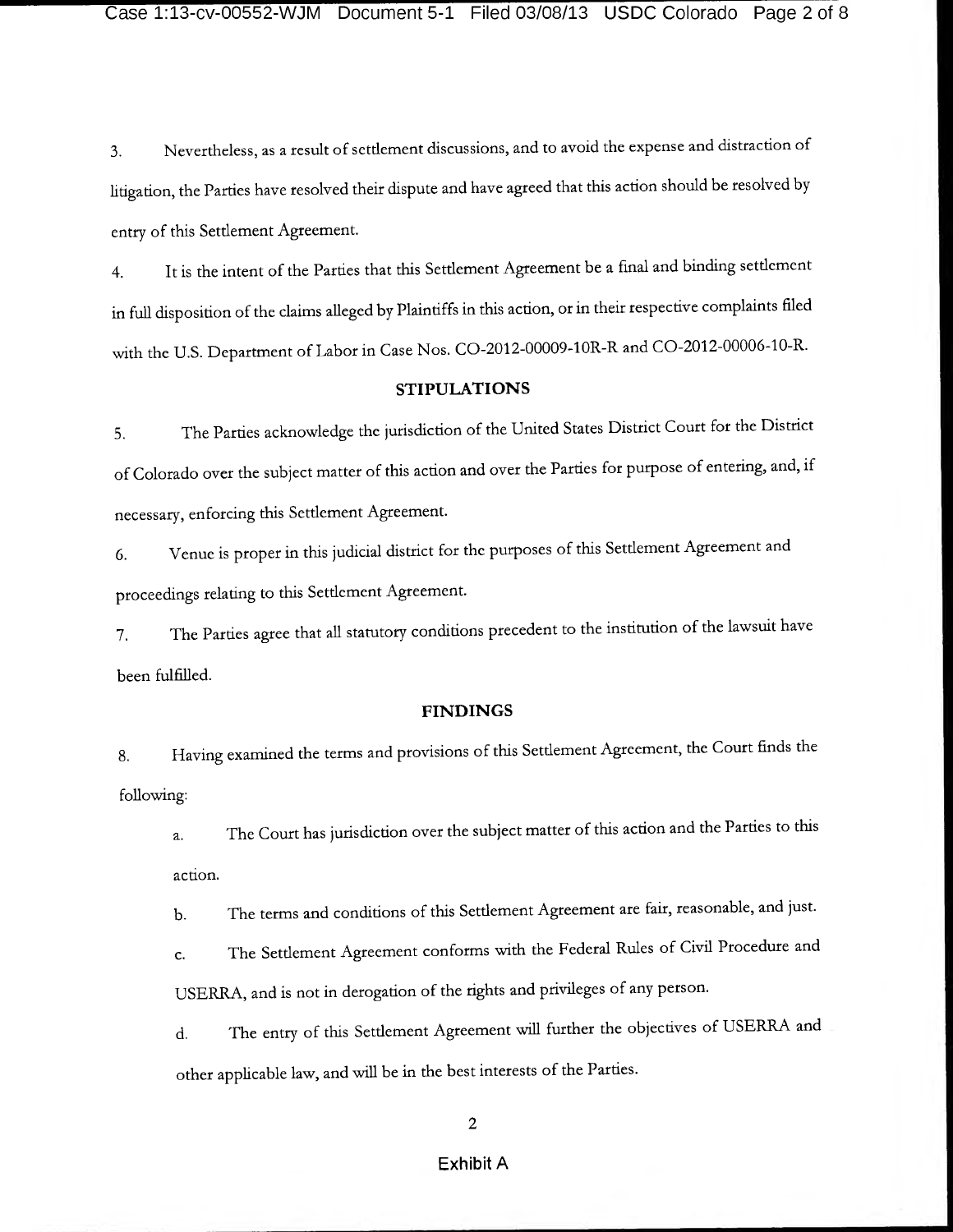# NOW THEREFORE, IT IS ORDERED, ADJUDGED, AND DECREED AS FOLLOWS:

## **NON-ADMISSION**

9. This Setdement Agreement is being entered with the Parties' consent and shall not constitute an adjudication of the merits of the case. This Setdement Agreement is not intended to be construed as an admission by FlightSafety or DRG of any violations of USERRA.

#### **NON-DISCRIMINATION**

10. Defendants, by and through their officials, agents, and employees, shall not fail or refuse to hire or promote any individual, discharge any employee, or take any adverse action against any employee, based on his or her past or present military service obligations, in violation of USERRA.

# **NON-RETALIATION**

11. Defendants, by and through their officials, agents, and employees, shall not retaliate against, or interfere with, Plaintiffs' exercise of their rights under USERRA, or because they gave testimony or assistance or participated in any manner in any investigation or proceeding under USERRA.

#### **REMEDIAL RELIEF**

12. In exchange for the promises made by Plaintiffs in this Setdement Agreement and pursuant to 38 U.S.C. § 4318(b)(2), Defendants, through DRG, will allow Plaintiffs to make "catch-up" contributions to the DRG 401(k) plan. Defendants, through DRG, will provide matching employer contributions under the following terms:

a. Mr. Sipos may make catch-up contributions to the DRG 401 (k) plan from the effective date of this Setdement Agreement through the earlier of April 1, 2017 or Mr. Sipos' termination of employment with DRG for any reason; however, if Mr. Sipos is subsequendy employed by a joint employer with, or successor in interest to, DRG and/or FlightSafety, Mr. Sipos' new employer will continue to allow him to make catch-up contributions to its 401(k) plan through April 1, 2017, (or, if earlier, Mr. Sipos' termination with such employer),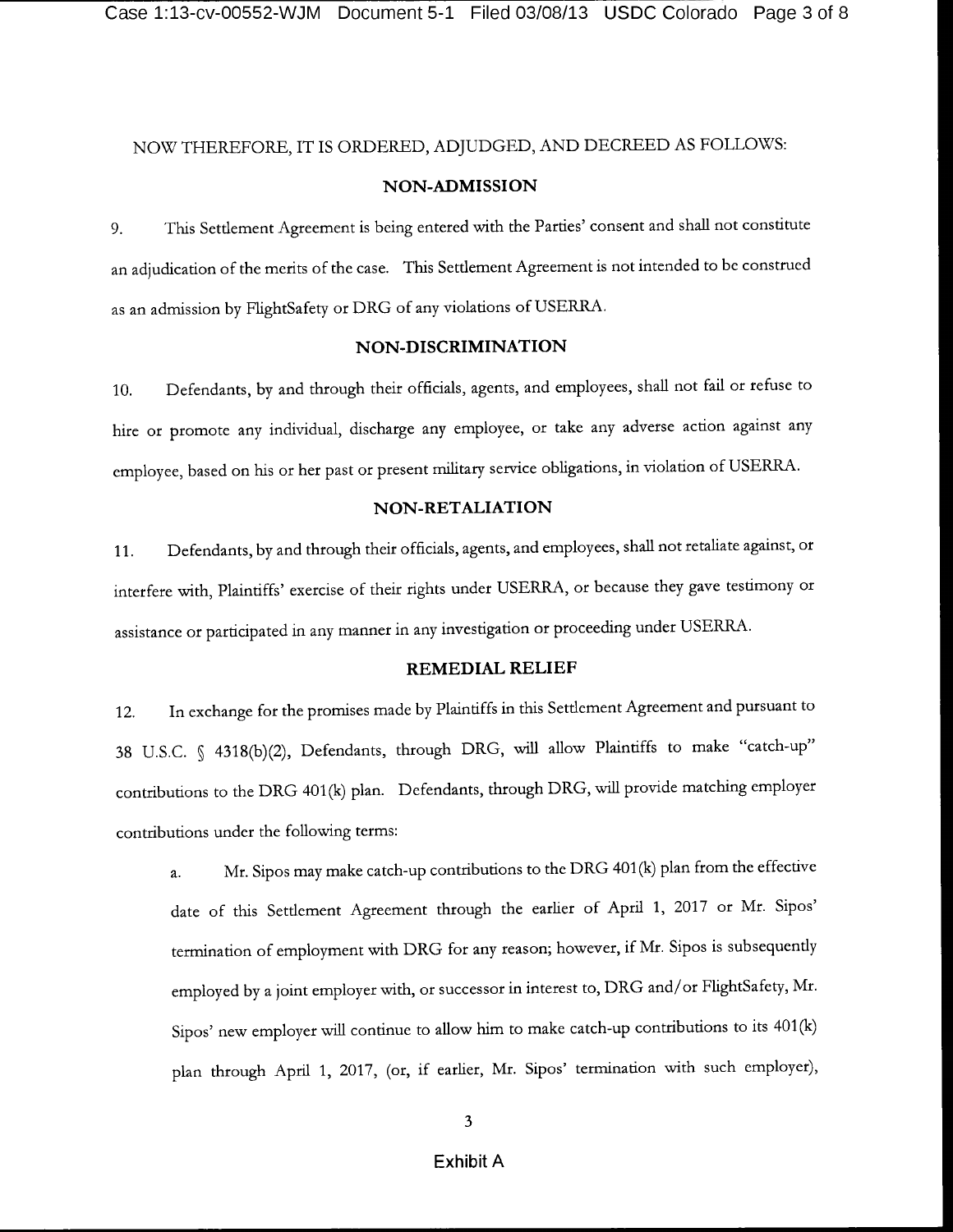assuming that such a plan exists and includes an employer matching contribution on such catch up contributions of at least 4% per pay period. If the new employer has no such 401 (k) plan, Defendants, through DRG, will allow Mr. Sipos to make a lump sum catch-up contribution, and obtain the employer matching contribution, for any or all outstanding contributions, as set forth in paragraph 13.

b. Mr. Smith may make catch-up contributions to the DRG 401(k) plan from the Effective Date of this Settlement Agreement through the earlier of April 1, 2017, or Mr. Smith's termination of employment with DRG for any reason; however, if Mr. Smith is subsequendy employed by a joint employer with, or successor in interest to, DRG and/or FlightSafety, Mr. Smith' new employer will continue to allow him to make catch-up contributions to its 401(k) plan through April 1, 2017, (or, if earlier, Mr. Smith's termination with such employer), assuming that such a plan exists and includes an employer matching contribution on such catch up contributions of at least 4% per pay period.. If the new employer has no such 401 (k) plan, Defendants, through DRG, will allow Mr. Smith to make a lump sum catch-up contribution, and obtain the employer matching contribution, for any or all outstanding contributions, as set forth in paragraph 13.

13. Defendants, through DRG, will provide an employer matching contribution under the DRG 401(k) plan for any catch-up contributions that each Plaintiff contributes to the DRG 401(k) plan based on the employer matching contribution that was in effect under the FlightSafety 401 (k) plan during the period of Plaintiffs' respective military leaves as follows:

> a. Mr. Sipos may contribute \$388.92 per pay period for 52 pay periods, and \$270.92 for the final pay period. This totals \$20,494.76. To the extent Mr. Sipos makes such contributions, Defendants, through DRG, shall make a 4% match per pay period.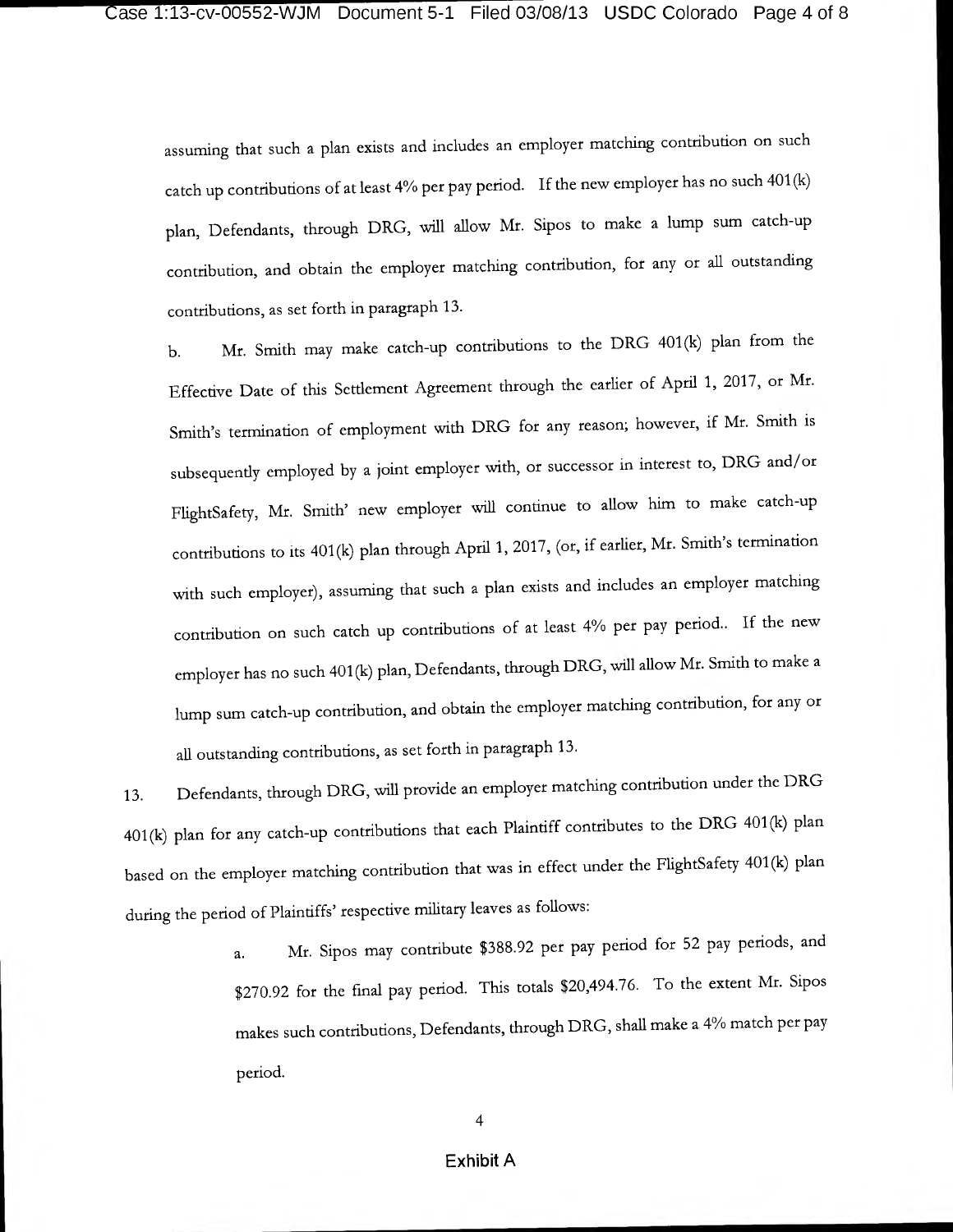b. To the extent Mr. Sipos makes such contributions, they are designated as follows: \$10,111.92 (26 pay periods) for 2007; \$10,111.92 (26 pay periods) for 2008; and \$270.92 (one pay period) for 2006.

c. Mr. Smith may contribute \$274.55 per pay period for 130 pay periods. This totals \$35,691.50. To the extent Mr. Smith makes such contributions, Defendants, through DRG, shall make a 4% match per pay period.

d. To the extent Mr. Smith makes such contributions, they are designated as follows: \$10,707.45 for 2006; \$10,707.45 for 2007; \$10,707.45 for 2008; \$10,707.45 for 2009; and \$10,707.45 for 2010.

#### **RELEASE OF CLAIMS**

14. For and in return for the consideration they are to receive under the Setdement Agreement, the sufficiency of which is recognized, Plaintiffs and on behalf of their successors, heirs and assigns, release, waive, and discharge FlightSafety and DRG and their subsidiaries, divisions, and affiliates, officials, agents, and employees and its employee benefit plans and their administrators and fiduciaries, from the claims asserted by Plaintiffs in this action, and in their complaints filed with the U.S. Department of Labor in Case Nos. CO-2012-00009-10R-R and CO-2012-00006-10-R.

# **RETENTION OF JURISDICTION, DISPUTE RESOLUTION, AND COMPLIANCE**

15. The Court shall retain jurisdiction over this matter and shall have all equitable powers to enforce this Setdement Agreement.

16. The Parties shall engage in good faith efforts to resolve any dispute concerning compliance before seeking review by the Court. Upon motion of either party, the Court may schedule a hearing for the purpose of reviewing compliance with this Setdement Agreement. The Parties may conduct expedited discovery under the Federal Rules of Civil Procedure to determine compliance with this Setdement Agreement or for defending against a claim of non-compliance.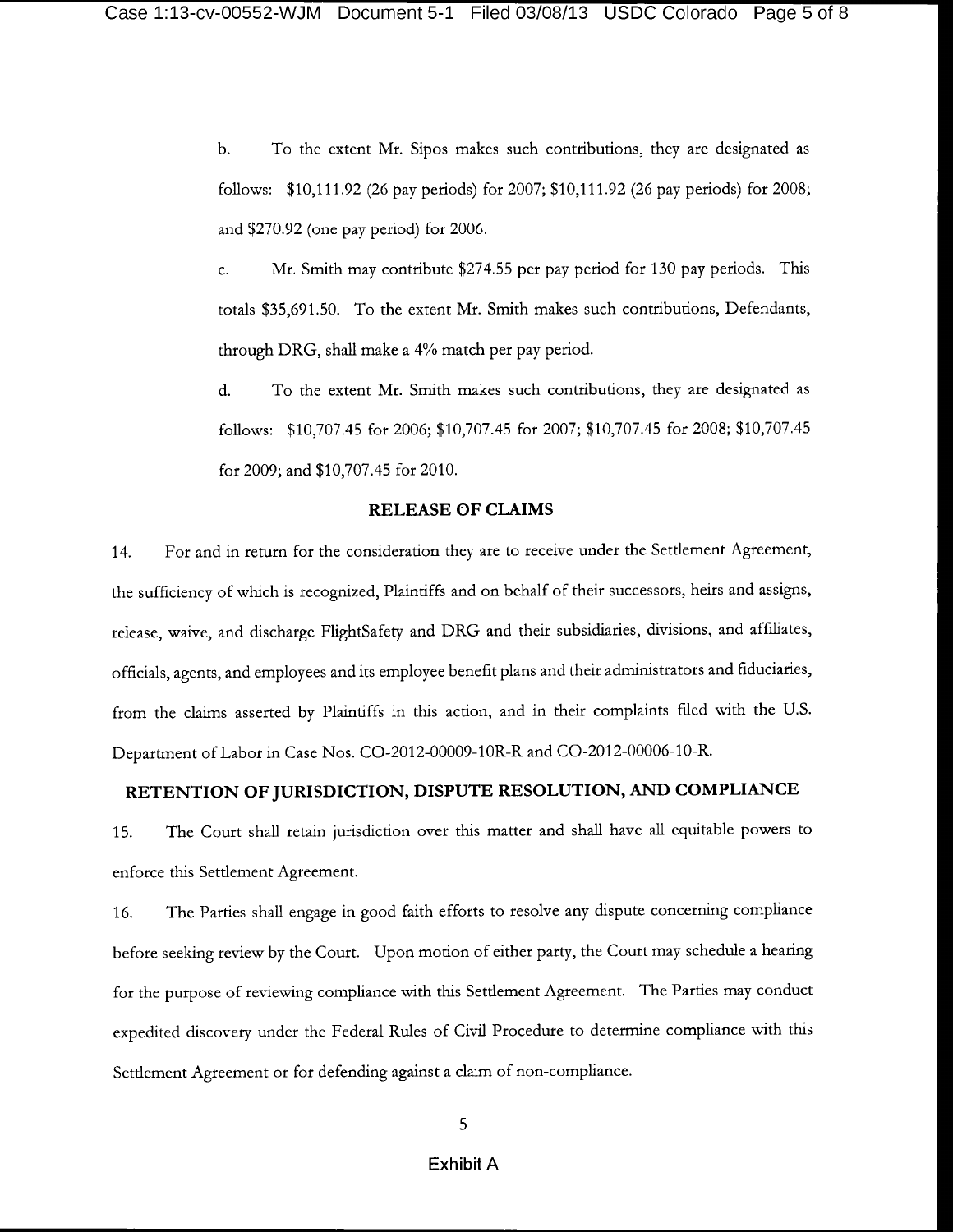#### MISCELLANEOUS

18. The Parties shall bear their own costs and expenses of litigation, including attorneys' fees.

19. This Settlement Agreement constitutes the entry of final judgment under Fed. R. Civ. P. 54(a) as to all claims asserted in this action.

20. Each of the parties has had full opportunity to consult and obtain the advice of counsel. The Parties have read this Settlement Agreement and understand their terms and their legal significance.

21. If any provision of this Setdement Agreement is found to be invalid, only the specific provision in question shall be affected, and the other provisions will remain in full force and effect.

22. This Settlement Agreement constitutes the entire agreement and commitment of the Parties. There are no other agreements or representations, oral or written, between the parties. Any modifications to this Setdement Agreement must be mutually agreed upon and memorialized in a writing signed by the Parties.

#### EFFECTIVE DATE

23. The effective date of this Setdement Agreement shall be the date upon which it is entered by the Court. The Setdement Agreement shall expire, and this action shall be dismissed without further order of the Court, either one year after the date of entry of this Setdement Agreement, or when all of the remedial provisions of this Setdement Agreement have been effectuated, whichever is later.

DATED AND ENTERED THIS 2013.

United States District Judge

6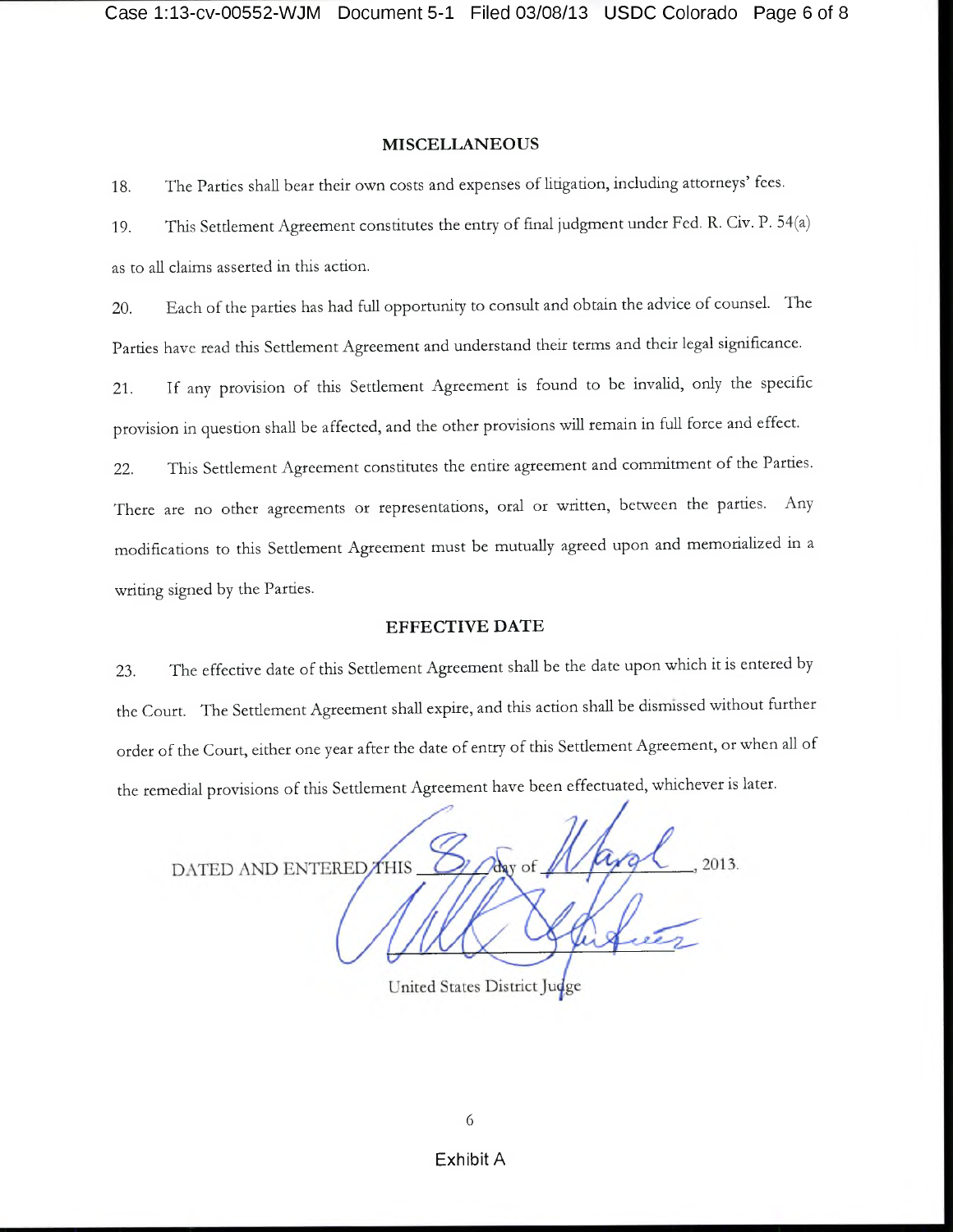**We hereby agree to the terms \*nd conditions of the foregoing Setdement Agreement. (This** document may be signed in counterparts, and may be signed via facsimile or portable document **format (.pdf). A copy of a signature shall be as valid as the original)**

**MICHAEL J. SIPOS Plaintiff**

**Dated: \_\_\_\_\_\_\_\_\_\_**

**GARY D. SMITH** Plaintiff

Dated:

**THOMAS E. PEREZ Assistant Attorney General Civil Rights Division U.S. Department of Justice**

**DELORA L. KENNEBREW Chief, Employment Litigation Section**

**JOHN F. WALSH United States Attorney**

 $G<sub>4</sub>VILL$ ASENOR **TUAN Ashismnt United States Attorney United States Attorney's Office 1225 Seventeenth Street, Suite 700 Denver, Colorado 80202 Telephone: (303) 454-0185 E-mail: [juan.vtUscnor@usdoj.gov](mailto:juan.vtUscnor@usdoj.gov)**

Dated:

**KjlejL. Buchanan** Gandral Counsel **Delaware Resource Group of Oklahoma, LLC 4747 Gaillardia Parkway, Suite 200 Oklahoma City, OK 73142 Ph; (405) 721-7776 [kyle.buchanan@drgok.com](mailto:kyle.buchanan@drgok.com) Attorney for DRGy**

Dated:  $\frac{3}{1203}$ 

*/C<sup>6</sup> =lAM* —

Kathleen A. Odle **SHERMAN & HOWARD L.L.C. 633 17th Street, Suite 3000 Denver, CO 80202 Telephone: 303-299-8116 Email**1 **[kodle@shermanhoward.com](mailto:kodle@shermanhoward.com) Attorney for FlightSafety**

Dated: 3/2/2013

7